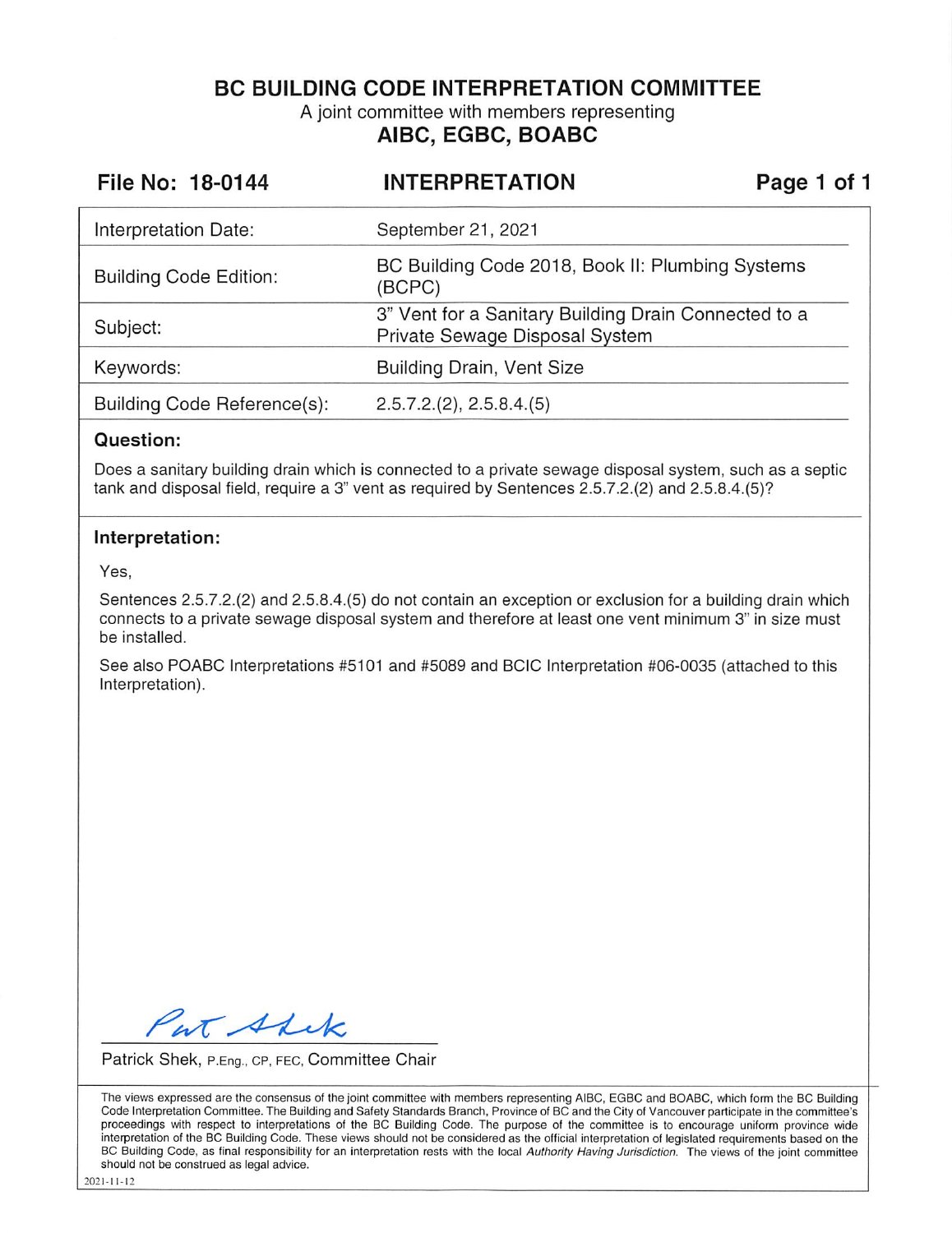

## **POABC INTERPRETATION**

#### **PLUMBING OFFICIALS' ASSOCIATION OF B.C.**

| Manual Reference Section: 5 | 2006 Code Reference:   |  |  |
|-----------------------------|------------------------|--|--|
| Date: June 7, 2007          | Subsection 7.5.8.4.(5) |  |  |
| Interpretation No.: 5089    | Page #: 1 of 1         |  |  |

#### **Questions:**

Sentence 7.5.8.4.(5) states "Every building drain shall be provided with at least one vent that is not less than 3 inches in size." Does this mean that all building drains, including those in single family dwellings require a 3 inch vent from the base of the stack through the roof?

#### **Interpretation:**

Yes.

Rationale provided through the NRC Code Change Proposal process indicated that additional venting capacity was required for municipal sewer systems, therefore each building drain must be provided with at least one vent 3 inches in size.

This sentence contains no exclusions, therefore, all buildings including single family dwellings must be provided with this minimum venting requirement. The location of the 3 inch vent however is left to the discretion of the installer and therefore could be in the form of another required vent (i.e., continuous vent, stack vent, etc.).

It appears that this requirement was intended to address sanitary building drains as storm building drains are trapped either by a building sump or a storm system trap as required by Sentence 7.4.5.2.(3). A Code Change Proposal would be required to have this revision made to the Code.

| Approved:   VIPCC | May 10, 2007 - BH | LMPCC | June 7, 2007 - GJ |
|-------------------|-------------------|-------|-------------------|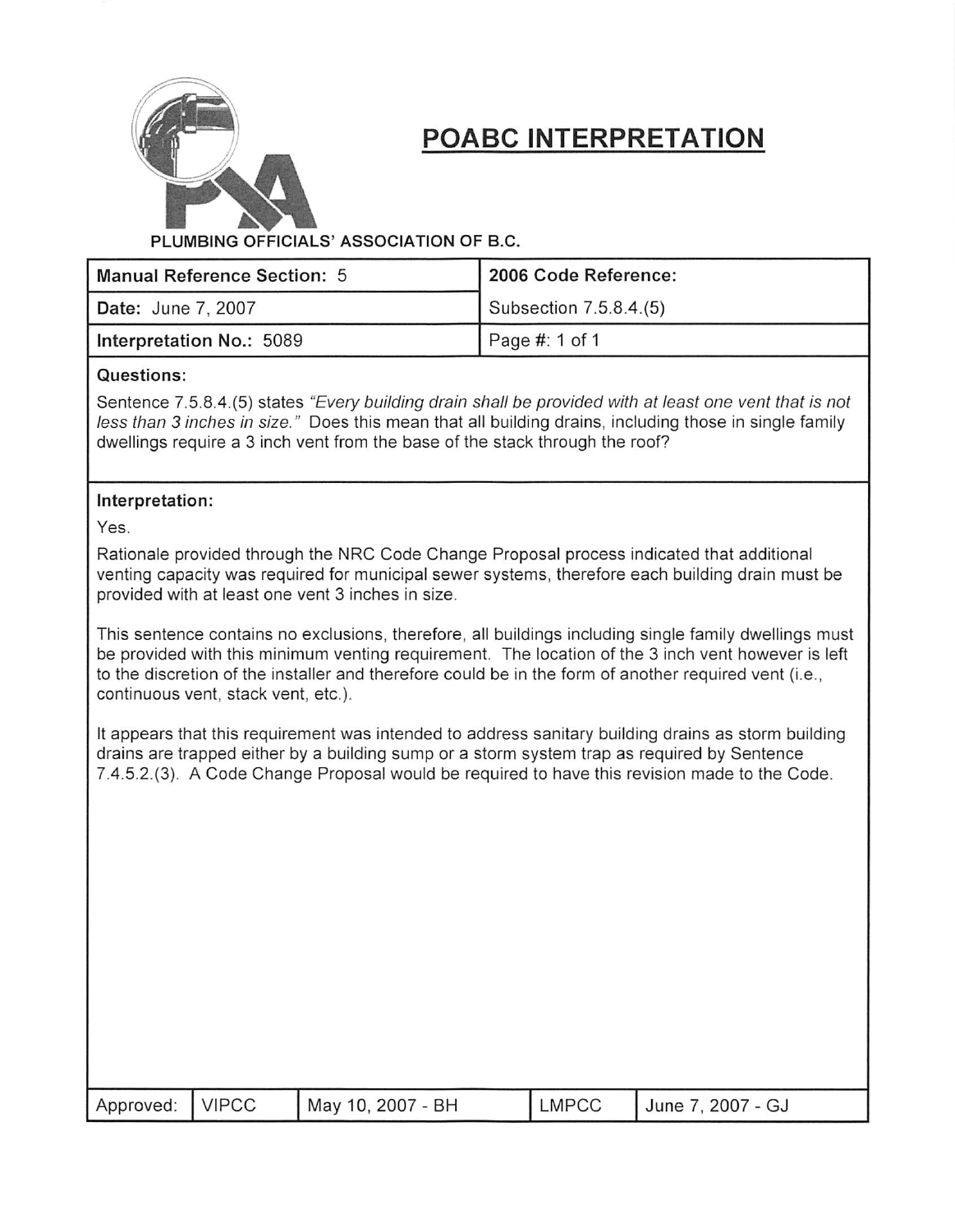

# **POABC INTERPRETATION**

**PLUMBING OFFICIALS' ASSOCIATION OF B.C.** 

|                                                                                                                                                                                                                                                                                                                                                                                                                        | <b>Manual Reference Section: 5</b> |                                              |                | 2006 Code Reference: |                                                                                                    |
|------------------------------------------------------------------------------------------------------------------------------------------------------------------------------------------------------------------------------------------------------------------------------------------------------------------------------------------------------------------------------------------------------------------------|------------------------------------|----------------------------------------------|----------------|----------------------|----------------------------------------------------------------------------------------------------|
| Date: March 10, 2008                                                                                                                                                                                                                                                                                                                                                                                                   |                                    |                                              |                | Sentence 7.5.8.4.(5) |                                                                                                    |
|                                                                                                                                                                                                                                                                                                                                                                                                                        | Interpretation No.: 5101           |                                              | Page #: 1 of 1 |                      |                                                                                                    |
| Question:                                                                                                                                                                                                                                                                                                                                                                                                              |                                    | vent that is not less than 3 inches in size? |                |                      | Does a sanitary building drain that connects to a private sewage disposal system still require one |
| Interpretation:<br>Yes<br>As previously discussed in POABC Interpretation Number 5089 this Sentence contains no<br>exclusions.<br>The possibility exists that the private sewage disposal system will be replaced by a municipal sewer<br>system at some point during the life of the building.<br>A Code Change Proposal would be required to be submitted to the NRC in order to have this Code<br>sentence revised. |                                    |                                              |                |                      |                                                                                                    |
| Approved:                                                                                                                                                                                                                                                                                                                                                                                                              | <b>VIPCC</b>                       | April 16, 2009 - BH                          |                | <b>LMPCC</b>         | April 2, 2009 - JN                                                                                 |